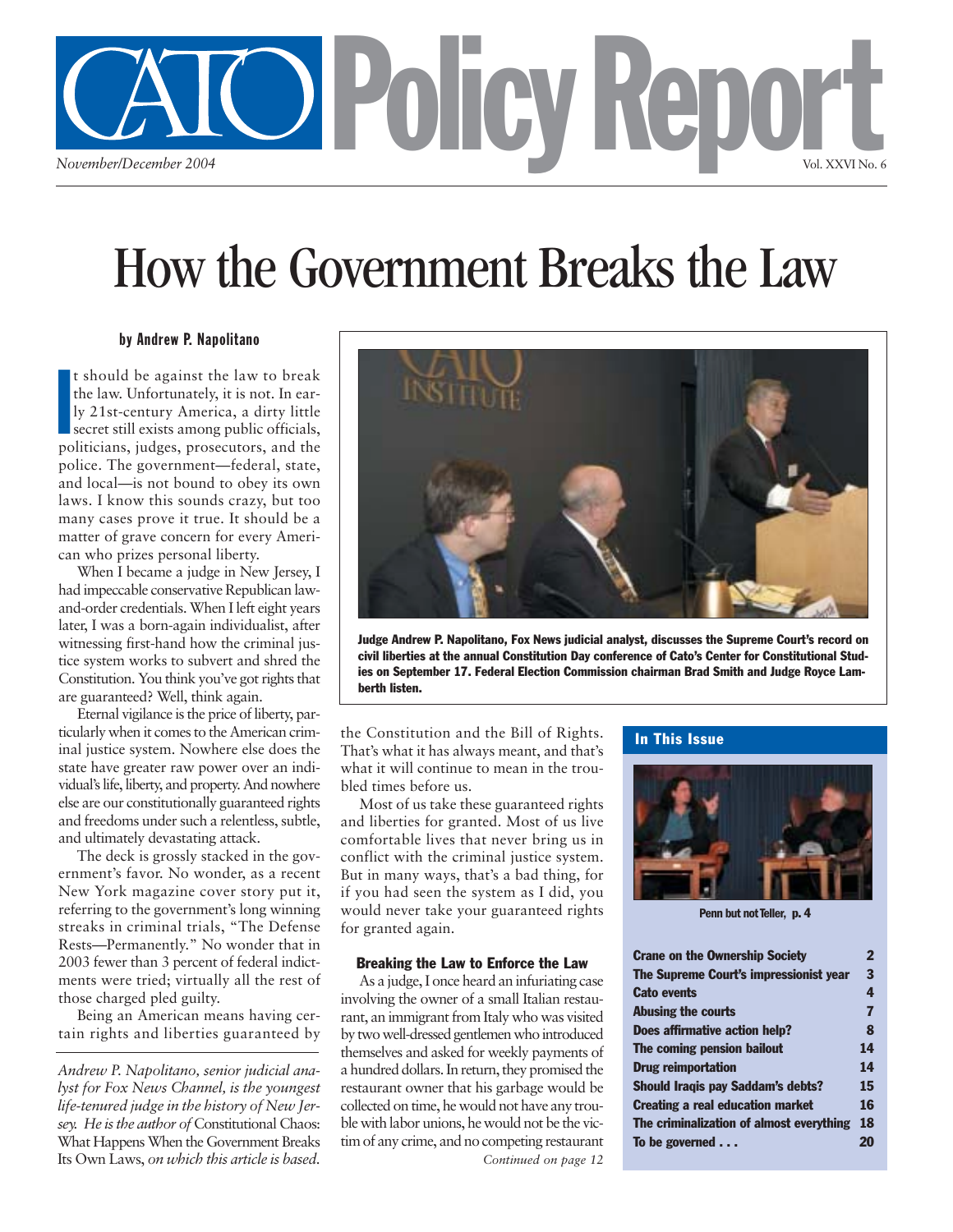## ❝If you had seen the system as I did, you would never take your guaranteed rights for granted again.<sup>99</sup>

#### BREAKS THE LAW *Continued from page 1*

would open in his neighborhood.

He threw them out.

They returned unannounced about six times and every time their demands increased, eventually to a thousand dollars a week, each. After he rebuffed that demand, they said they'd be back the following week with guns, and he'd better get one. Terrified of this threat, and afraid as most immigrants are to involve the police, the restaurant owner borrowed a friend's gun.

When the two gentlemen returned and asked if he had a gun, the restaurant owner reached into a drawer, pulled out the gun, and pointed it at them. They immediately slapped handcuffs on him! Unbeknownst to him, they were New Jersey state troopers who were trying to either shake him down for money or coerce him into breaking the law.

His prosecution for carrying a gun was assigned to me, along with a similar case involving a nearby Italian bakery.

Before the cases began, I ordered the troopers to appear in my courtroom, to inquire if their schemes were self-directed or authorized by their supervisors. They refused to be so interrogated, whereupon the prosecutors asked me to dismiss both cases, which I did. The bakery owner was so delighted, he proclaimed in a classic Sicilian accent: "The Judga, he can eata for free for the resta his life!" I never took the owner up on his offer, but I appreciated his sentiments.

#### Torture and Psychological Abuse

Political ambition can be a powerful motivating factor for government abuse of our rights. Consider one of the cases that helped propel Janet Reno to national stardom. In 1984, Reno faced a serious challenger in her bid for reelection as Dade County's state attorney. In August of that year, Frank Fuster and his wife, Ileana Fuster, were arrested for sexually abusing more than 20 children who attended their home daycare center. Reno began the case by soliciting Laurie and Joe Braga, both billed as "child abuse experts" with no psychology training, to interview the children.

The Bragas used suggestive and misleading interview techniques to elicit false accusations from the children in the case. The children were brainwashed with fantasies of sexual abuse involving masks, snakes, drills, and other objects, and eventually came out of the interviews thinking they were victims.

Of all the children alleging sexual abuse against Fuster, Reno's office only presented physical "evidence" that one child was abused. The prosecution invoked a laboratory test suggesting that a child had tested positive for gonorrhea of the throat. However, the lab test that was performed is very unreliable and often gives false positives. Reno's agents tested for the family of bacteria to which gonorrhea belongs rather than specifically for gonorrhea; other bacteria that could have caused the false positive are harmless and are frequently found to live in children. Of course, the state ordered the lab to destroy the evidence three days later, thereby preventing the defense from challenging the state's "evidence."

Recognizing that the case against Fuster was weak, Janet Reno's final straw was to torture Ileana Fuster physically and mentally to the point where she could be coerced into implicating her husband.

Reno had Ileana isolated from the prison population and placed in solitary confinement, naked. Ileana described her treatment in a 1998 interview: "They would give me cold showers. Two people will hold me, run me under cold water, then throw me back in the cell naked with nothing, just a bare floor. And I used to be cold, real cold. I would have my periods and they would just wash me and throw me back into the cell."

Late one night, the naked Ileana, according to her lawyer, received a visit in her darkened solitary cell from an intimidating 6-foot-2 woman. The woman told Ileana that she knew that Ileana and her husband were guilty. "But how can that be? We are innocent," Ileana proclaimed. "Who are you?" "I'm Janet Reno," the woman said. Ileana repeatedly told Reno that she was innocent, and Reno kept repeating, "I'm sorry, but you are not. You're going to have to help us." Reno made several more solitary, nightly visits to the naked Ileana, each time threatening Ileana that she would remain in prison for the rest of her life if she didn't tell Reno what she wanted to hear.

Finally, Reno hired two psychiatrists from a company called Behavior Changers Inc., who met Ileana 34 times in a one-

month period. These psychiatrists claimed to be able to help individuals "recover memories," but their technique was simply to hypnotize Ileana so that she could be brainwashed into believing that Frank Fuster was a child molester. The coercion eventually worked: with the psychiatrists present and with Janet Reno squeezing her hand, Ileana implicated her husband.

Ileana's trial testimony against her husband put the final nail in Frank Fuster's coffin. Reno won the conviction, her reelection bid, her name in the newspaper headlines, and a stepping stone to a position as the nation's chief law enforcement officer. However, Ileana Fuster has repeatedly retracted her confession and testimony, swearing that she and Fuster never abused any of the children, and that her confession was the product of brainwashing.

Yet, thanks to Janet Reno, an innocent Fuster remains incarcerated for 165 years without the possibility of parole.

#### Messing with Texans

It is unfair, unwise, and un-American for police to break the law in order to enforce it. A corrupt police officer in Tulia, Texas, a small rural town of about five thousand people, engaged in what one commentator deemed an "ethnic cleansing of young male blacks."

Thomas Coleman, an undercover narcotics officer, committed one of the worst police atrocities in recent years by arresting 46 people on July 23, 1999. Of those arrested, 39 were black, which amounts to approximately half of the town's adult black population. Many others were involved in the family or personal relationships with black Americans in an otherwise overwhelmingly white community. Coleman's previous law enforcement employers knew that Coleman himself had once been arrested for theft during an undercover operation, that he used racial epithets, and that he had a widespread reputation in the Texas law enforcement community as being unreliable and untrustworthy.

Nonetheless, on the basis of Coleman's testimony, 38 individuals arrested on that day were found to be guilty of drug dealing. Some were sentenced to up to 90 years in prison! Some were coerced into accepting plea bargains under the threat of lengthy imprisonment.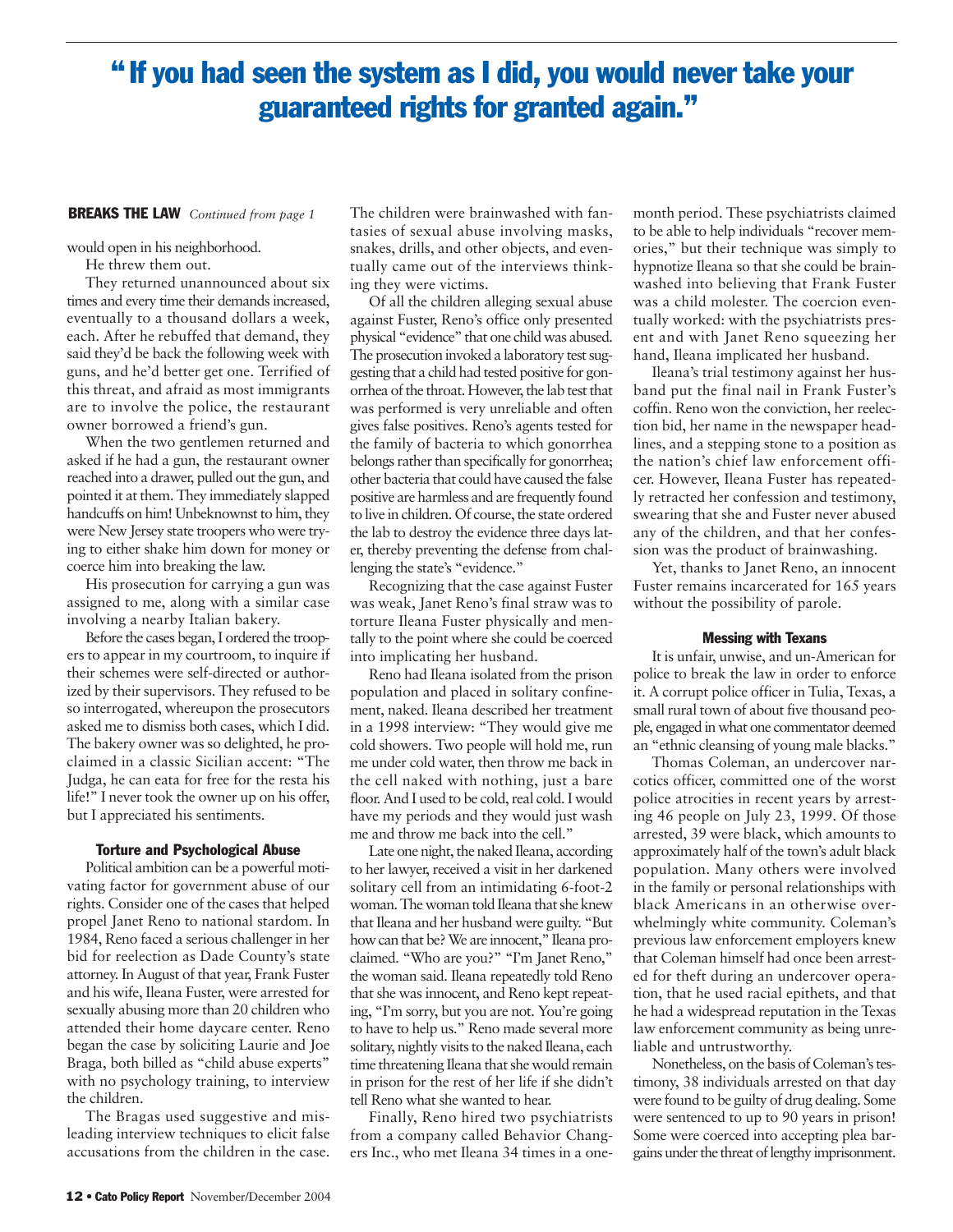## ❝Thanks to Janet Reno, an innocent Fuster remains incarcerated for 165 years without the possibility of parole.<sup>99</sup>

What is most shocking is that the prosecution's only evidence against these defendants was the testimony of Coleman, the dirty cop. The testimony was uncorroborated: no witnesses or other police officers could confirm that Coleman bought drugs from these defendants. And Coleman could not offer any audio or video surveillance verifying his undercover drug purchases. Not even fingerprint evidence was introduced.

Coleman's testimony was based solely on notes he scribbled on his stomach and his leg. He did not keep a permanent notebook. At the time of their arrests, these 46 supposed drug dealers possessed no guns, no drugs, and no money. Coleman claimed to have purchased \$20,000 worth of cocaine from these "dealers." Furthermore, some of the individuals who were arrested established that they were miles away from Tulia that day. A few of them neither worked nor lived in Tulia. All of the people arrested that day were either convicted by juries or pleaded guilty. In 1999, Texas attorney general John Cornyn—now a U.S. senator—named Coleman the outstanding law enforcement officer of the year.

The Tulia, Texas, debacle attracted national media attention and a coordinated, multidefendant habeas corpus campaign, coordinated by the NAACP and many law firms. About four years later, the Texas Court of Criminal Appeals exonerated the victims of Coleman's fraud. Coleman had previously acknowledged that the convictions were based on nothing more than his testimony. While he stated that he was "pretty sure" that all the defendants "deserved" to be behind bars, he admitted to several "mess ups" and stated that some of his own sworn testimony was "questionable." It is a rare anomaly that police abuses such as that perpetrated in Tulia, Texas, are overturned. You can't help but wonder how many wrongfully convicted defendants never had the luxury of seeing justice served. It shouldn't be a luxury.

Coleman currently faces trial for perjury, but the buck does not stop at Thomas Coleman. Coleman's activities were financed by the federal government's war on drugs, as he was part of the Panhandle Regional Narcotics Task Force. The Department of Justice encourages officers like Coleman to rack up as many arrests as possible, since

the money is allocated to the task forces on the basis of number of arrests, not convictions. Because there is no distinction between high-quality and low-level arrests, the federal government creates an incentive for officers like Coleman to engage in sloppy investigations against low-level offenders, and against the innocent.

#### Rights No More

The war on terrorism has increased the need to protect vigilantly our civil liberties. In July 2003, the U.S. Department of Justice held a celebration at which it handed out honors and praises to federal agents and lawyers involved in the prosecution of the Lackawanna Six.

It should have handed out indictments instead, because those prosecutors—or at least some of them—violated their oaths to uphold the Constitution in order to coerce six soccer-playing young men from Lackawanna, New York, with no criminal records, into accepting long jail terms, well out of proportion to their alleged crimes.

The six—all Arab Americans in their early 20s, five of whom were born here—were charged in federal court in the Western District of New York with providing aid and support to a terrorist group, before September 11, by attending camps in Afghanistan, learning about weapons, and listening to Muslim clerics preach hatred toward the United States.

They were charged with listening to others—including, in the case of one of them, Osama bin Laden himself—talk about causing America harm and with training for some undefined jihad, even though they said that once they arrived and met the people in the camps, they wanted nothing to do with it. The government actually told a federal judge that since the clerics being heard by the six were preaching violence, the six had committed crimes of violence.

The court rejected that argument out of hand. After reviewing the evidence against the six, the judge wrote that these defendants like all defendants—are guaranteed due process, and that federal courts should do more than just pay lip service to the guarantees of the Declaration of Independence and the Constitution; they should enforce them.

"We must never adopt an 'end justifies

the means' philosophy," the judge wrote, "by claiming that our Constitutional and democratic principles must be temporarily furloughed or put on hold in cases involving alleged terrorism in order to preserve our democracy. To do so would result in victory for the terrorists."

But within mere yards of where this fair judge sat when he wrote those words, the government lawyers who once swore to uphold the Constitution were plotting to put it on hold.

According to a lawyer for one of the six himself a former federal prosecutor—the government lawyers implicitly threatened the six during plea negotiations that if they did not plead guilty, if they did not speak up as the government wished, if they did not cooperate in their own prosecutions, if they insisted on their due process rights, the government would declare them to be enemy combatants.

In that case, the so-called defenders of the Constitution threatened, the six would have no due process rights, no trial, no lawyers, no charges filed against them, and they would receive solitary confinement for life.

There is no reported case in American history in which a court allowed a defendant to be told that his insistence on due process would result, not in prosecution and conviction, but in punishment without trial. It has always been the case that when entering a guilty plea and when negotiating for that plea—the defendant's fears of punishment were limited to that which the law provides. Today, for the government to threaten that the punishment can be increased by fiat by the president after the crime has been committed is not only unconstitutional, it is tyrannical.

#### Liberty: Void Where Prohibited

It is only a warped view of American history, culture, and law that could seriously suggest that constitutional rights are discretionary—that any president can strip a person of his due process rights. Let's be clear: There is no Supreme Court case supporting or authorizing presidential enhancement of punishment, and the Justice Department knows that.

So if it is constitutionally impossible for the government to strip a person of his *Continued on page 15*